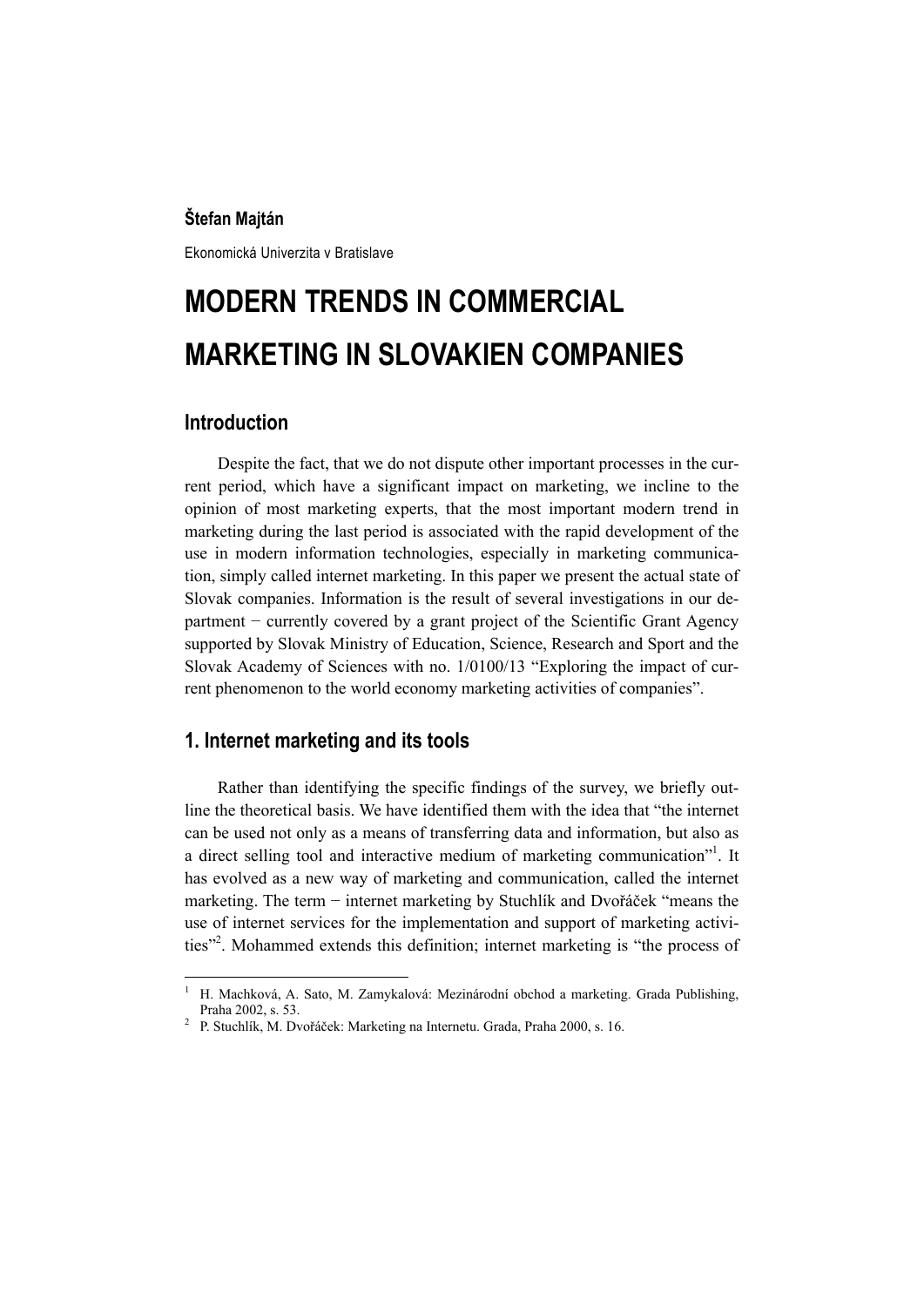building and maintaining customer relationships through online activities order to facilitate the exchange of ideas, products and services that meet the objectives of both parties"<sup>3</sup>.

Definition, the number and classification of internet marketing tools is not uniform, so we created our own list of the most frequently reported and the most used tools in practice. Some instruments are mutually interconnected and they are classified into different subcategories, depending on perspective, which are closely related. To simplify and facilitate the understanding we only present the list of them and we start from the breakdown of the English terms, under which these tools are generally known and increasingly normalized in Slovakia. For the most important online marketing tools we consider:

- − Search Engine Marketing,
- Social media Marketing,
- − Banner advertising,
- − Affiliate Marketing,
- − Email Marketing,
- − Viral marketing.

 $\overline{a}$ 

Except referred the internet offers many additional opportunities for commercial marketing. Public relations of company might be built up by the online publication of press releases, technical case studies, articles etc. Company can use not only its own but also other websites or be actively represented through the online media as a form of promotion. Variety of online seminars or workshops can be effect via internet. Various consumer's internet competitions can be used as a form of sales promotion. Higher number of company's website visits could be achieved by applying for various catalogues, while several are for free. Moreover, internet provides relatively easier and faster market research.

## **2. Applications of internet marketing in Slovak companies (survey results)**

The aim of this survey is to determine the extent to use of selected Slovak company's opportunities of internet marketing and how they are perceived them. In view of limited range of this paper we present only brief information about the sample and methodological procedures of the survey and its evaluation, emphasizing that this research has been adequately addressed so that we can consider the findings as relevant.

<sup>3</sup> R. Mohammed: Internet Marketing: Building Advantage in the Networked Economy. McGraw-Hill/Irwin, New York 2002, s. 4.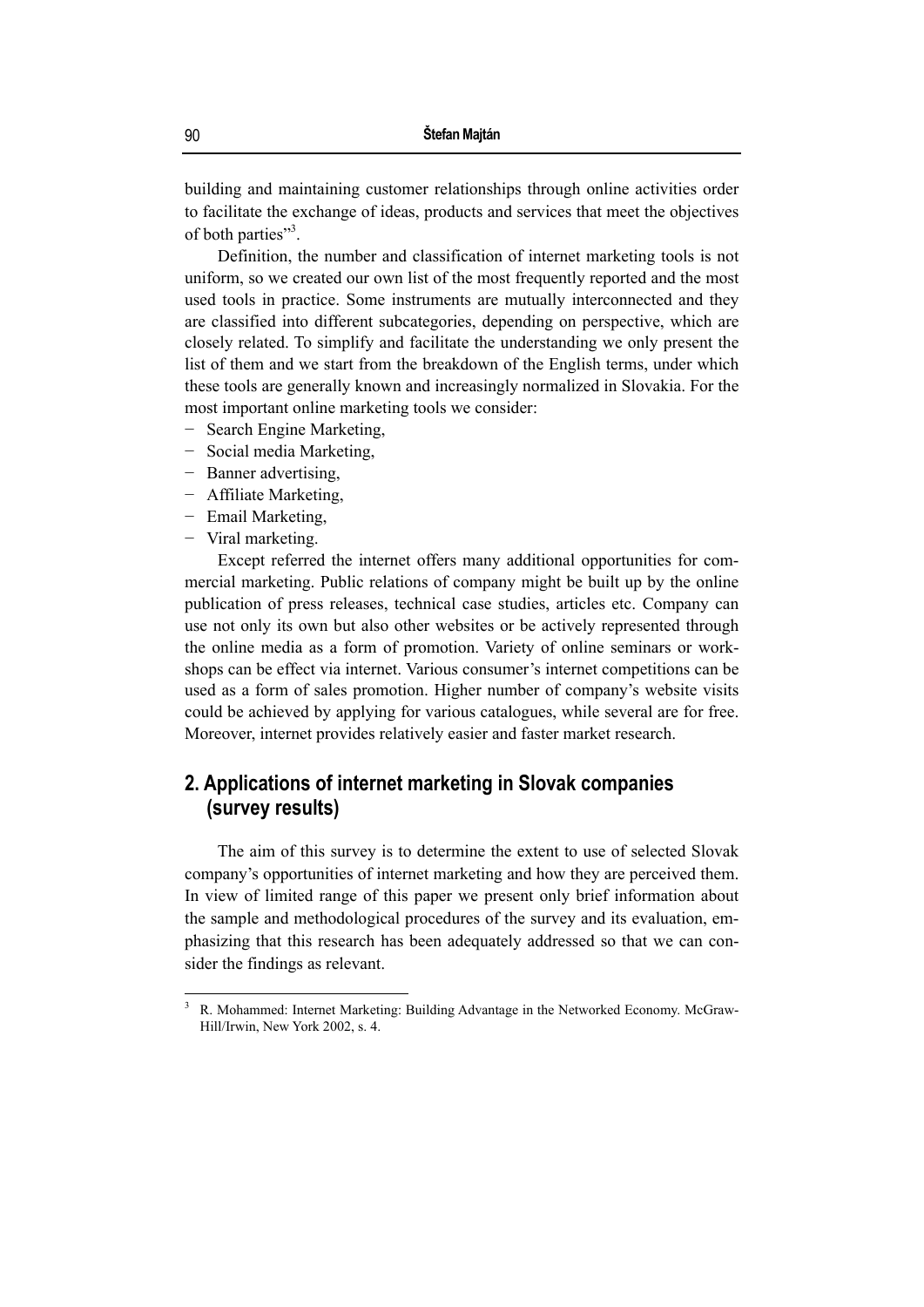The companies operating in Slovakia were the object of the survey. Two basic criteria have been determined for basic set of questionnaires: companies must be registered in Slovakia and must represent one of the forms of companies or cooperatives. Some of other characteristics of the examined companies (size, ownership, industry, target markets, etc.) that might affect the specific relationship to the internet marketing are evident from the findings presented below. The questionnaire survey we conducted on the sample by 147 companies, which represent the basic set. We choose regional selection method, where we set the basic statistical units and sorted them into groups (areas) according to the selected criteria (economic activity) and intra we subsequently applied a simple random selection of those statistical units. The aim was to achieve a more representative research sample than using just random. Respondents were approximately 1,300 companies and only 11.31% was a rate of return.

Quantitative methods were used for an evaluating the empirical survey, in particular: economic mathematics, statistics and economic statistics. In the processing of questionnaires and its evaluation we primarily used Excel software, where apart from basic mathematical and statistical functions, we applied the filters and to increase the transparency we used a table (simple and contingent) and graphs for the presentation of results.

The following is a short summary from the findings of the investigated questions in the area of internet marketing.

Having the company's website is fundamental for the use of a number of marketing internet tools. In the survey sample there are 90.48% of the companies present on the internet via own website. Websites do not have implemented 20% of micro and 7.32% of small companies, while larger companies have it implemented all of them. Similarly, the website is not implemented only from 2.70% of companies with significant impact of foreign owner, compared to 11.82% with domestic majority owner. Dependence on whether companies operate only in Slovakia or abroad has not been confirmed.

Very important for a business website is its location at the top positions on the search engines while one from the option is search engine optimization (SEO). This tool is implemented in 47.62% of the interviewed companies. Examine SEO is meaningless in companies that have not implemented own websites. Of those who have it implemented, use SEO just 52.63% of companies. From the test of independence we could observe that there is no relationship to any of the identifying characteristics of companies. We observe moderate tendency in the ownership, where there is about 15% of more SEO companies with a strong influence of foreign-owned companies as the majority owner.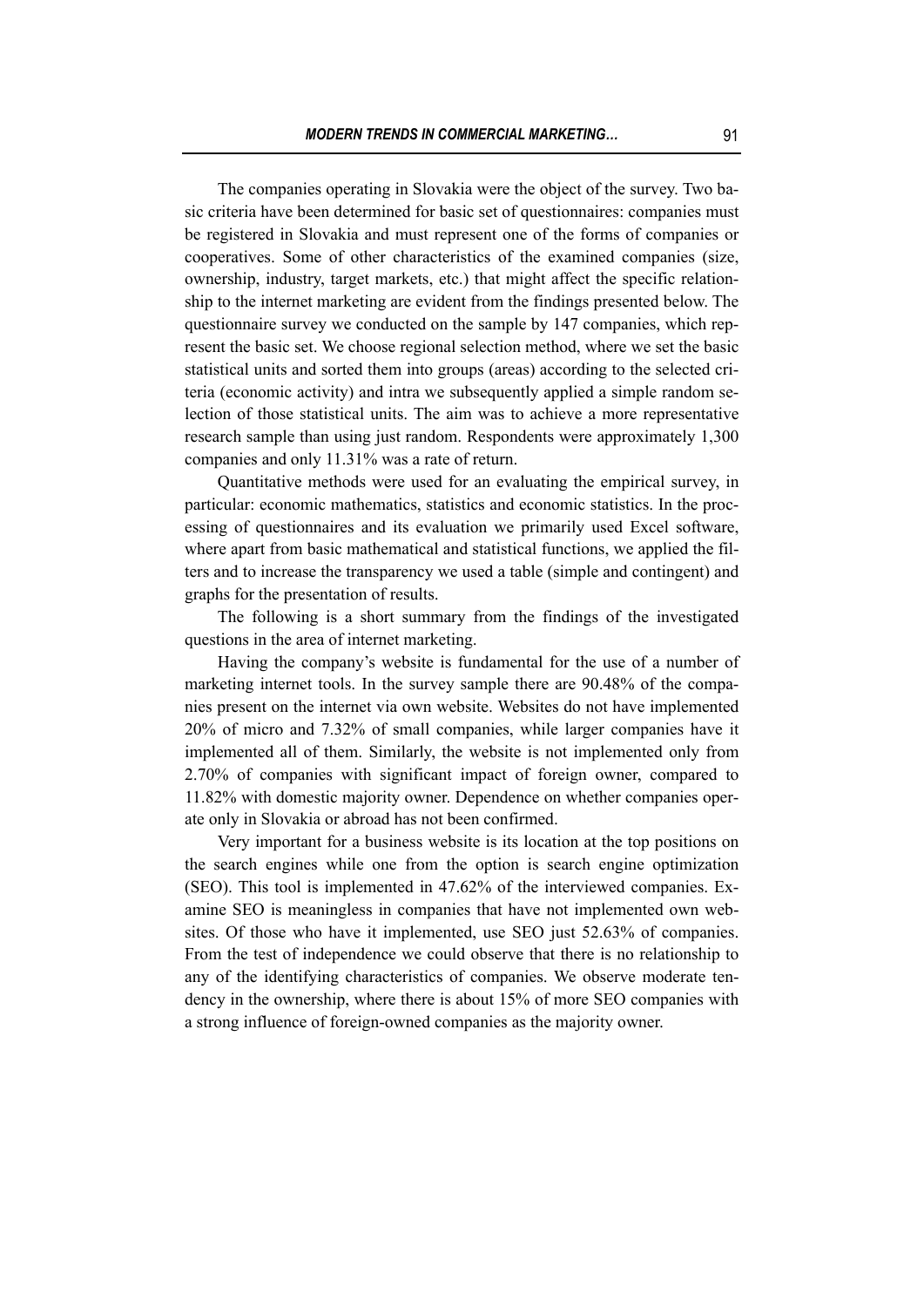In other two questions we have examined in which social media companies are present and its activities. Companies could also select from multiple options, depending on how active social media use. The most popular are Facebook and is slowly catching up to its younger social network Google+. Other social media are relatively used just not often. On the other hand, almost half of the companies do not use social media generally and perform nor activity. Most companies have own profile or website on social media. From the active approaches an active discussing, commenting and placement of multimedia (images, videos ...) content leads intended to sharing.



Grapf 1. Activity on social media

Source: Own survey.

During the examination of the relationships by using the social media with selected characteristics of companies we have detected that using of social media is at least by small companies (41.46%), and about half of micro, followed by medium-sized companies and the most active are large companies (77.27%). Dependence is not according to the activity level on foreign markets.

In other question we investigate how other companies use internet marketing tools, while they could select again from multiple options. More than half of the companies (54.42%) chose none option and other responses can be observed in graph 2. It is interesting that none of the tools use up to 59.77% of companies which are focused on the consumer markets while from the number of companies oriented on organizations market is less than half. On the other hand, those companies with the target customers of consumers prefer to use a wider spectrum of internet tools simultaneously. Any of other associations were not confirmed, but the results indicate that the large companies and companies operating globally in this area are more active comparing to other categories.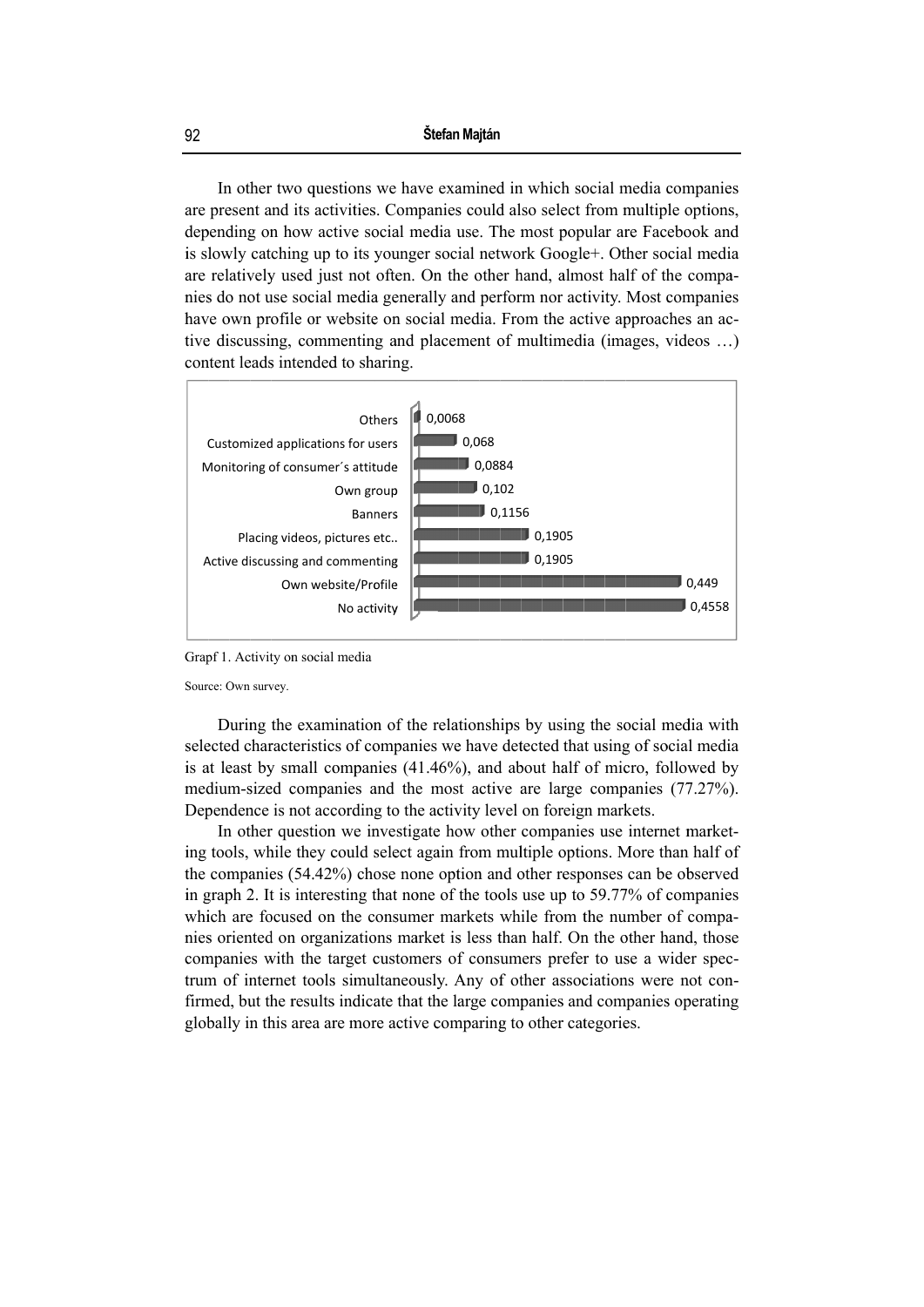

Grapf 2. Exploitation of other internet marketing tools

Source: Own survey.

We also investigated a rate of business activity in terms of how frequently companies update the information provided on the internet. More than half of the companies (52.38%) update this information unplanned or exceptionally, therefore only in case of unexpected needs. Monthly 18.37% of companies, 12.24% weekly and 17.01% on daily base update their information on the internet. Regularly 72.73% of large companies update their information, while only 87.27% of micro companies update their information irregularly on the internet. Only 2.17% of the manufacturing companies update the information weekly, compared with 15.48% of service companies. On the other hand, only 67.39% of companies update only exceptionally the information on the internet, and in service companies, it is about 20% less. We can conclude that service companies are more active in this area. Updating data on the internet is also related to the level of activity on foreign markets. The 86.96% of companies operating only in neighboring countries update the information on the internet irregularly, while 54.55% of companies operating worldwide access to continual updating of information.

We also monitored the activities of companies in market research. Marketing research on the internet implement only 11.56% of companies, thus remaining 88.44% are not. Interesting are also findings with regarding to certain characteristics of companies surveyed. Marketing research on the internet provide only 5.13% of companies operating only in Slovakia and 18.84% companies operating in abroad. In more detailed analysis we observe the disproportions in the second category, according to the further division. Companies operating only in neighboring countries have not implemented this survey at all, 25.00% from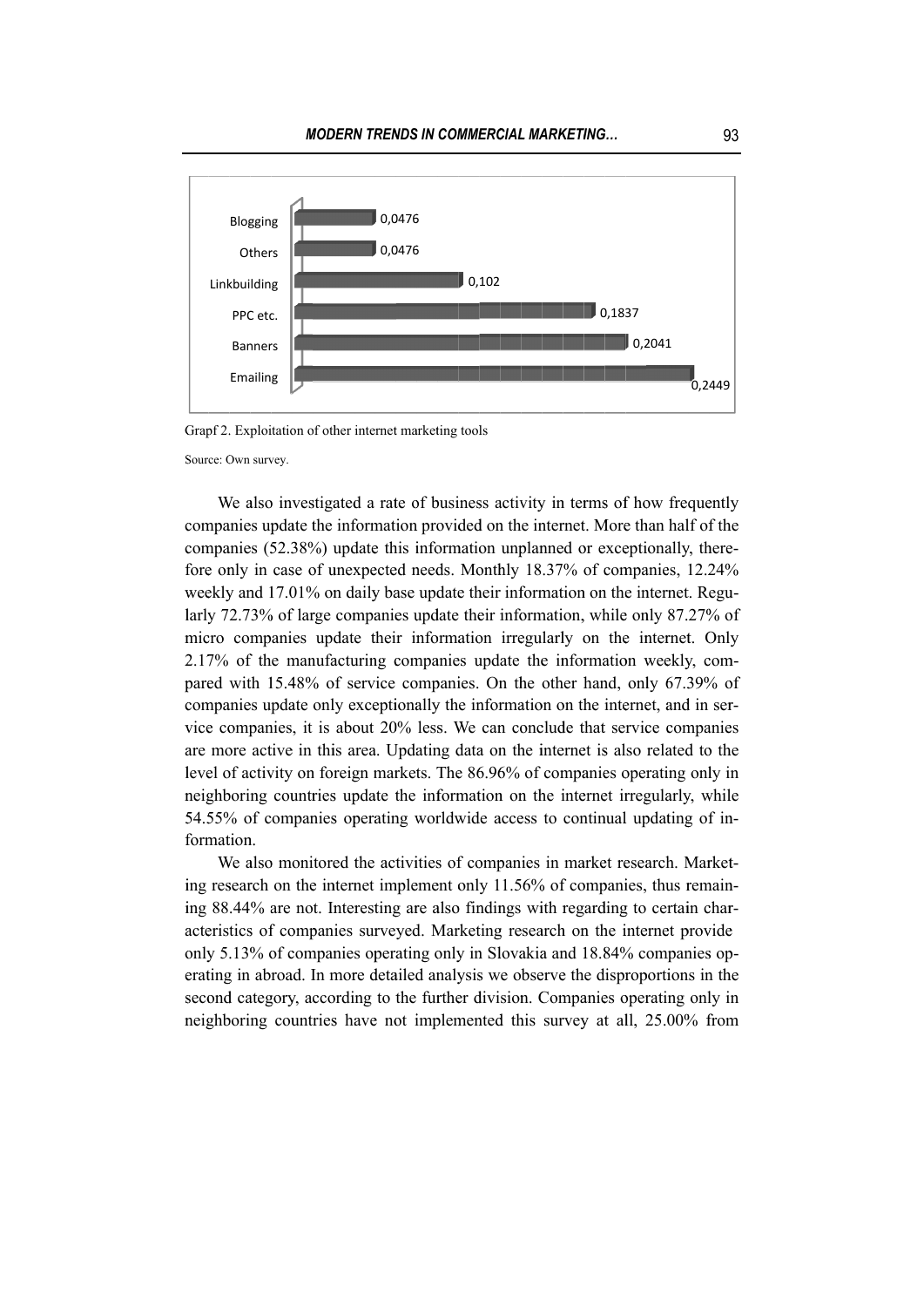companies that are focused on wider area of Europe implement it and the most active are companies which operate globally (active in this area 31.82%). We can observe uniquely trend in terms of business size, wherein with the increasing size also increases the level of using the internet survey (from 5.45% of micro companies to 31.82% of large companies). Similarly, the results indicate that companies with a strong influence of foreign owners are more active in this area.

Graph 3 represents whether internet marketing assists the companies to gain new customers, respectively develop long-term relationships with them. Service companies experience this benefit more than production companies. Statistical dependence between companies oriented in consumer markets versus markets of organization has been not confirmed. However, we could observe certain difference. Significant or moderate benefit of internet marketing experience only 9.09% of companies with the orientation in national markets. Difference is also observed in companies operating globally, which up to 68.18% of them perceived internet marketing as a very or moderate helpful tool, while the other categories of these figures are significantly lower.



Grapf 3. How companies perceive the benefits of internet marketing

Source: Own survey.

The next question we have investigated, what are the main advantages of internet marketing. Respondents could choose from the three answers as a maximum and pointed them according to their importance, as well with other questions of this type. Evaluation of individual responses and consideration of weights are displayed in Table 1. More than half of the companies considered relatively low cost of implementation, speed of updating information and obtain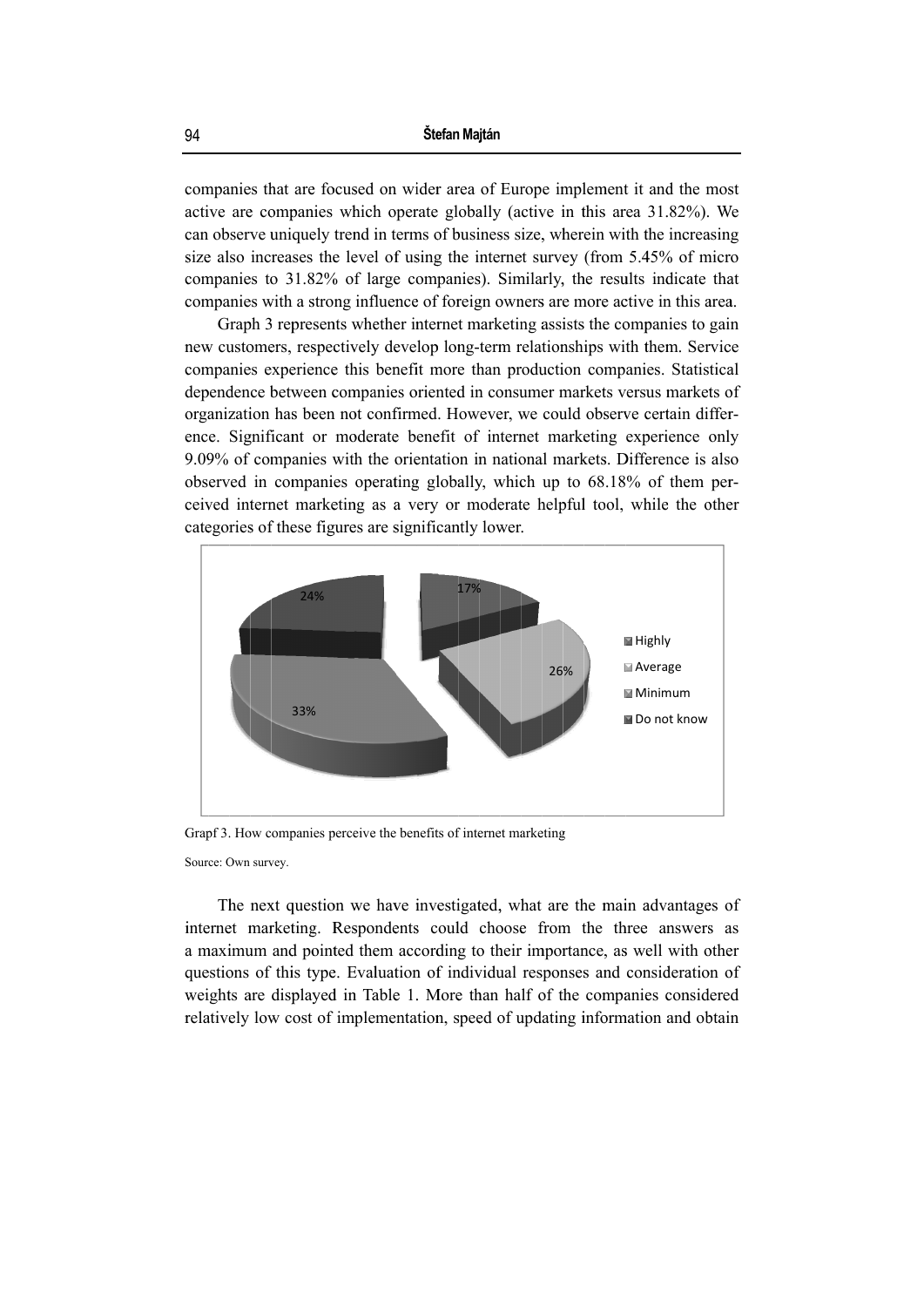feedback as the main advantages of internet marketing. A ranking of these two benefits mutually draped after considering assigned weights. The third place belongs to the multimedia character of the internet within the response rate, but in terms of the significance it even decreases to 4th place.

| Advantages of internet marketing                     | Share<br>of companies<br>$(\%)$ | Absolute<br>ranking | Share<br>of points $(\% )$ | Weighted<br>ranking |
|------------------------------------------------------|---------------------------------|---------------------|----------------------------|---------------------|
| Relative low costs                                   | 54,42                           | $\overline{c}$      | 24,28                      |                     |
| Interactive communication                            | 29,25                           | 5                   | 10.5                       | 5                   |
| Greater focus and more accurate targeting            | 30,61                           | 4                   | 14,44                      |                     |
| Velocity of feedback and information updates         | 55,1                            |                     | 22,44                      | 2                   |
| Multimedia character                                 | 36,05                           | 3                   | 13,91                      | 4                   |
| Measurability of efficiency and the results obtained | 15,65                           | 6                   | 6,04                       | 6                   |
| A simpler entry into new markets                     | 15,65                           | 6                   | 5,64                       | 7                   |
| Others                                               | 4,76                            | 8                   | 2,76                       | 8                   |

The advantages of internet marketing

Source: Own survey.

We also investigated how many companies access to effectiveness analysis of internet marketing, and we also focused on the reasons why the companies have not used it. Various responses are captured in the graph 4. Summarily only 38.10% of companies deal with success analysis of internet marketing tools and 51.79% of those companies deals with it irregularly. However, if we exclude companies which have not implemented the internet marketing (34.01%) only after recalculation we would find out that more than half of the companies (57.74%), which use internet marketing manage their effectiveness too. Service companies use this effectiveness analysis three times more irregularly, but also a little more regularly, compared to manufacturing companies. The primary reason why manufacturing companies do not investigate percentage of internet marketing is because by almost half the cases are not implemented (47.83%), but only by 23.91% of the companies is supposedly needed (in service companies only 9.52%). We may also observe some differences by size of companies. Most active in this area are large companies (59.09%), then small companies (43.90), followed by medium sized (34.48%) and finally micro companies (27.27%). Surprisingly, 18.18% of large companies do not evaluate internet marketing because they do not know how. The second phenomenon, which is observed, is that the companies with a strong influence of foreign owners analyze the effectiveness of internet marketing by 17.71% more than domestic companies with majority owner.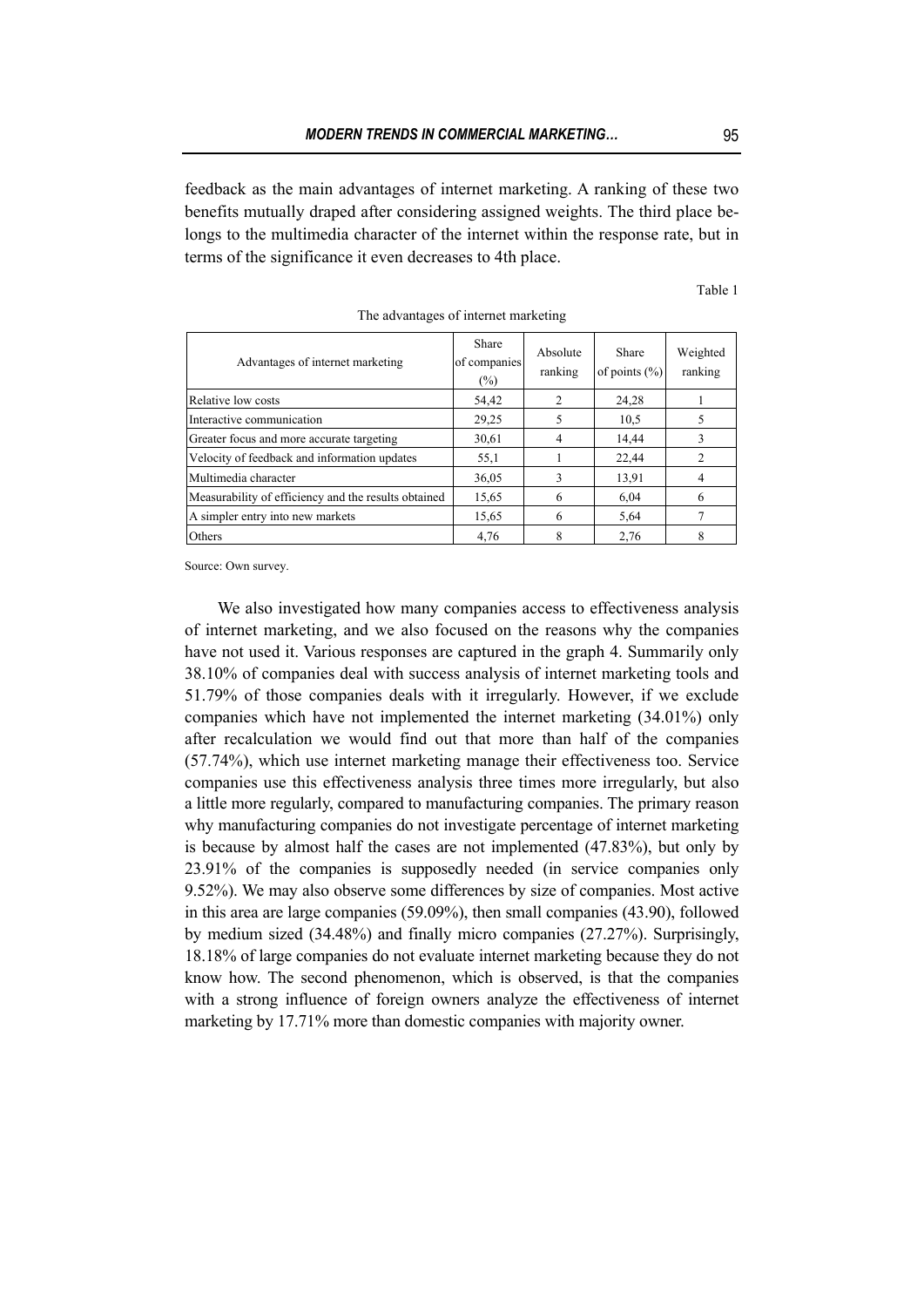

Grapf 4. Analyzing the effectiveness of internet marketing

Source: Own survey.

To the internet marketing 23.13% of companies attaches the high and 48.30% of companies an average merit, according to the summary for 71.43% of companies are meaningful to deal with this area of marketing. On the other hand, 16.33% of companies have internet marketing at low importance and for 12.24% even none. For 32.14% of service companies are this importance high level and therefore this opinion has only 8.70% manufacturing companies. For businesses operating globally, we have found that only 45.45% of companies perceive internet marketing as very important tool.

In the last examined question we have identified, how is internet marketing of company implemented. By means of external companies the internet marketing has secured 12.24% of companies, while at their own it has been implemented by 25.85% and to mix of this two forms it has been carried by 29.25%. Up to 32.65% of companies indicate that they have not implemented any form of internet marketing.

## Conclusion

This paper shows quantum of results, discovered by using comprehensive marketing survey, about the current state of internet marketing usage in Slovakia. We assume that these data will be used as a comparative basis in other simi